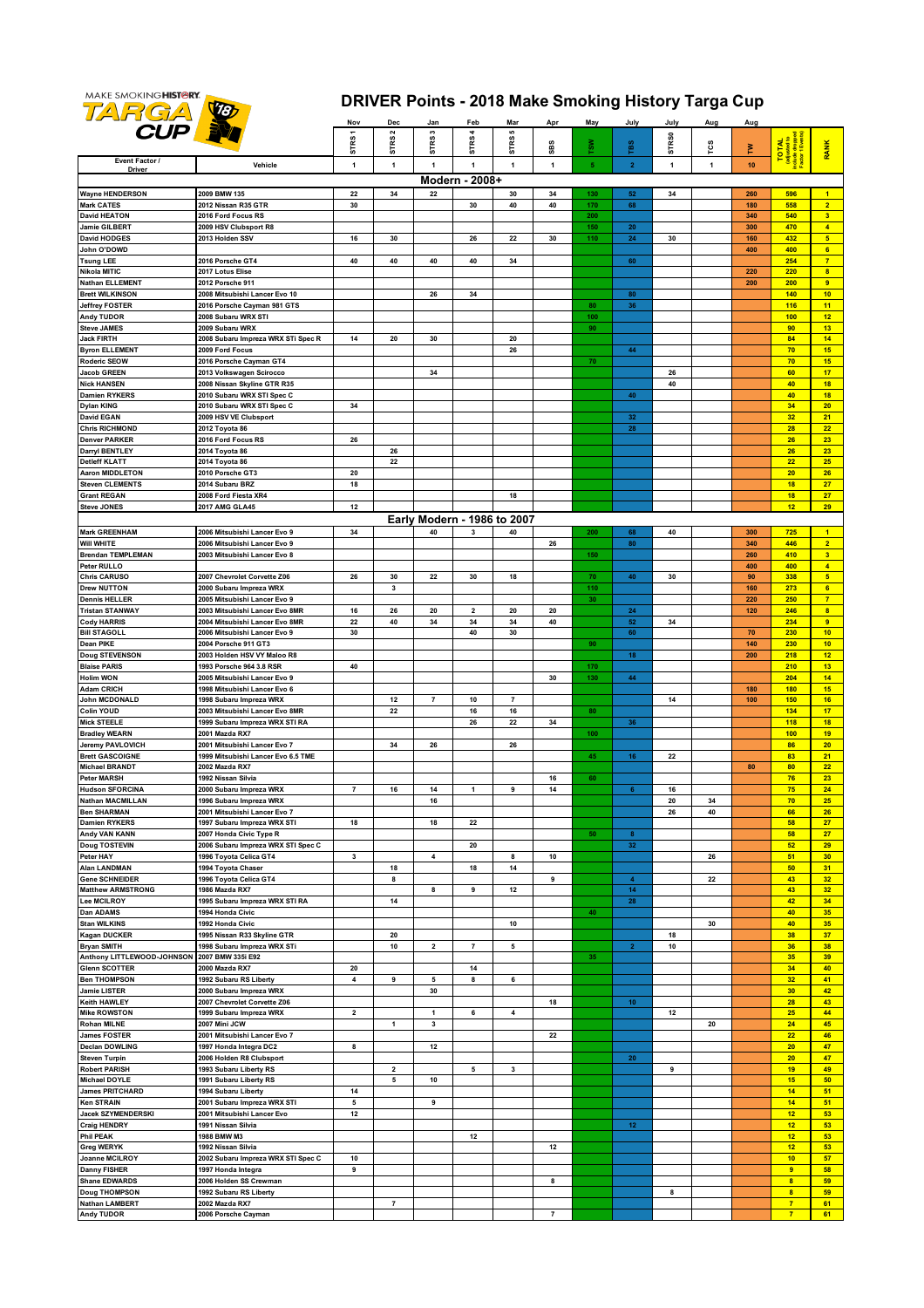

## **DRIVER Points - 2018 Make Smoking History Targa Cup**

|                                            |                                                                              | Nov          | Dec                                    | Jan                          | Feb          | Mar                                     | Apr          | May            | July                        | July              | Aug          | Aug |                |                  |
|--------------------------------------------|------------------------------------------------------------------------------|--------------|----------------------------------------|------------------------------|--------------|-----------------------------------------|--------------|----------------|-----------------------------|-------------------|--------------|-----|----------------|------------------|
| <b>CUP</b>                                 |                                                                              | 5<br>STR:    | STRS <sub>2</sub>                      | s<br>STRS:                   | STRS4        | 5<br>STRS!                              | SBS          | TSW            | TBS                         | STR <sub>S0</sub> | rcs          | 혼   | TAL<br>stes    | <b>RANK</b>      |
| Event Factor /<br><b>Driver</b>            | Vehicle                                                                      | 1            | $\mathbf{1}$                           | $\mathbf{1}$                 | $\mathbf{1}$ | $\mathbf{1}$                            | $\mathbf{1}$ | 5 <sub>1</sub> | $\mathbf{2}$                | $\mathbf{1}$      | $\mathbf{1}$ | 10  | ġ              |                  |
| <b>Brandon SCANDRETT</b>                   | 1994 Subaru Impreza WRX                                                      | 6            |                                        |                              |              |                                         |              |                |                             |                   |              |     | 6              | 63               |
| <b>Liam WRENNE</b>                         | 1995 Subaru Impreza WRX STI RA                                               |              | 6                                      |                              |              |                                         |              |                |                             |                   |              |     | 6              | 63               |
| Kean LOO                                   | 1990 Honda Civic                                                             |              |                                        | 6                            |              |                                         |              |                |                             |                   |              |     | 6              | 63               |
| <b>Bert VAN ZUYLEN</b>                     | 1996 Toyota Celica GT4                                                       |              | $\overline{\mathbf{A}}$                |                              |              |                                         |              |                |                             |                   |              |     | $\overline{4}$ | 66               |
| <b>Brendan QUARTERMAINE</b>                | 1996 Nissan Pulsar SSS                                                       |              |                                        |                              | 4            |                                         |              |                |                             |                   |              |     | $\overline{4}$ | 66               |
| <b>Lindsay WOOD</b>                        | 1994 Toyota MR2                                                              |              |                                        |                              |              | $\overline{\mathbf{2}}$                 |              |                |                             |                   |              |     | $\overline{2}$ | 68               |
| <b>Cindy GIELINGH-JONES</b>                | 2000 Subaru Impreza WRX STI                                                  | $\mathbf{1}$ |                                        |                              |              |                                         |              |                |                             |                   |              |     | $\overline{1}$ | 69               |
| Peter BASKOVICH                            | 1988 Toyota GT-APEX Levin                                                    |              |                                        |                              |              | $\mathbf{1}$                            |              |                |                             |                   |              |     | 4              | 69               |
|                                            |                                                                              |              |                                        | Late Classic - 1972 to 1985  |              |                                         |              |                |                             |                   |              |     |                |                  |
| <b>Simon LINGFORD</b>                      | 1973 Datsun 240Z                                                             | 40           | 40                                     | 40                           | 40           | 40                                      | 40           | 200            | 80                          | 34                |              | 340 | 820            | $\blacksquare$   |
| <b>Mark DOBSON</b>                         | 1980 Triumph TR7                                                             |              |                                        |                              |              |                                         |              |                | 68                          | 40                |              | 400 | 508            | 2 <sup>1</sup>   |
| <b>Graeme MILES</b>                        | 1981 Holden Commodore                                                        |              |                                        |                              |              |                                         |              | 110            |                             |                   |              | 200 | 310            | 3 <sup>2</sup>   |
| <b>Justin GAN</b>                          | 1978 Porsche 911 SC                                                          | 30           |                                        |                              |              |                                         |              |                | 52                          |                   |              | 220 | 302            | $\overline{4}$   |
| <b>Kirk BEARDWOOD</b>                      | 1985 BMW E30                                                                 |              |                                        |                              |              |                                         |              |                |                             |                   |              | 300 | 300            | 5 <sup>1</sup>   |
| <b>Mick CARATTI</b>                        | 1979 Holden Torana                                                           |              |                                        |                              |              |                                         |              |                |                             |                   |              | 260 | 260            | 6                |
| <b>Tim DAVIES</b>                          | 1974 Porsche 911RS                                                           |              |                                        |                              |              |                                         |              | 130            | 60                          |                   |              |     | 190            | $\overline{7}$   |
| <b>Tim WOLFE</b>                           | 1974 Porsche 911 Carrera RS                                                  |              |                                        |                              |              |                                         |              | 170            | 20                          |                   |              |     | 190            | 7 <sup>7</sup>   |
| <b>Andrew CARRICK</b>                      | 1975 Ford Escort                                                             | 34           | 34                                     | 34                           | 34           | 34                                      | 34           |                | 18                          |                   |              |     | 188            | 9                |
| <b>Brad KIDD</b>                           | 1976 Porsche 911RSR                                                          |              |                                        |                              |              |                                         |              | 150            |                             |                   |              |     | 150            | 10 <sup>°</sup>  |
| <b>Tim BRANCH</b>                          | 1983 Mitsubishi Starion                                                      |              |                                        |                              |              |                                         |              | 100            | 44                          |                   |              |     | 144            | 11               |
| <b>Paul BARTLETT</b>                       | 1974 Ford Escort Mk1                                                         |              |                                        |                              | 30           | 22                                      |              |                | 32                          | 30                |              |     | 114            | 12 <sup>2</sup>  |
| <b>Trevor ALLEN</b>                        | 1975 Ford Escort                                                             | 22           | 26                                     |                              |              | 26                                      |              |                | 14                          |                   |              |     | 88             | 13               |
| lan HILLS                                  | 1974 Ford Escort                                                             |              | 30                                     |                              |              | 30                                      |              |                |                             |                   |              |     | 60             | 14               |
| <b>Glen BADGER</b>                         | 1979 Ford Escort Mk2                                                         |              |                                        |                              |              |                                         |              |                | 40                          |                   |              |     | 40             | 15 <sub>15</sub> |
| <b>Wade ANDERSON</b>                       | 1975 Porsche 911                                                             |              |                                        |                              |              |                                         |              |                | 36                          |                   |              |     | 36             | 16               |
| <b>Carl RATTENBURY</b>                     | 1974 Ford Escort                                                             |              |                                        |                              |              |                                         |              |                | 28                          |                   |              |     | 28             | 17               |
| <b>Glenn ALCORN</b>                        | 1977 Ford Escort Mk2 RS2000                                                  | 26           |                                        |                              |              |                                         |              |                |                             |                   |              |     | 26             | 18               |
| <b>Alex ANDERSON</b>                       | 1975 Porsche 911                                                             |              |                                        |                              |              |                                         |              |                | 24                          |                   |              |     | 24             | 19 <sup>°</sup>  |
| <b>Luke HOWE</b>                           | 1974 Porsche 911 Carrera RS                                                  |              |                                        |                              |              |                                         |              |                | 16                          |                   |              |     | 16             | 20 <sub>2</sub>  |
|                                            |                                                                              |              |                                        | Early Classic - 1947 to 1971 |              |                                         |              |                |                             |                   |              |     |                |                  |
| <b>Bruce LAKE</b>                          | 1971 Datsun 240Z                                                             | 40           | 40                                     | 40                           | 40           | 40                                      |              | 200            |                             |                   |              | 400 | 800            | $\overline{1}$   |
| Paul CRUTE                                 | 1965 Ford Mustang                                                            |              |                                        |                              |              |                                         |              | 170            |                             |                   |              | 300 | 470            | 2 <sup>1</sup>   |
| <b>Kim STEWART</b>                         | 1965 Ford Mustang GT 350                                                     |              |                                        |                              |              |                                         |              |                | 68                          |                   |              | 340 | 408            | 3 <sup>2</sup>   |
| <b>Wayne TURNER</b>                        | 1964 Ford Falcon Sprint                                                      |              |                                        |                              |              |                                         |              | 150            | 60                          |                   |              |     | 210            | $\overline{4}$   |
| <b>Simon LINE</b>                          | 1970 Ford Perana                                                             |              |                                        |                              |              |                                         |              |                | 80                          |                   |              |     | 80             | 5 <sub>1</sub>   |
| <b>Nick HANSEN</b>                         | 1958 Simca Aronde                                                            | 34           |                                        |                              |              |                                         |              |                |                             |                   |              |     | 34             | 6 <sup>1</sup>   |
| <b>Nigel JONES</b>                         | 1967 Morris Mini                                                             |              |                                        | 34                           |              |                                         |              |                |                             |                   |              |     | 34             | 6 <sup>1</sup>   |
| MAKE SMOKING HISTORY.<br><b>TARGA FARM</b> | MAKE SMOKINGHISTORY.<br>TARMAC<br><b>HALLY</b><br><b>TARGA</b><br>SOUTH WEST | <b>TA</b>    | <b>*SHANNONS</b><br>201<br>RALLYSPRINT | <b>TARMAC</b><br>SERIES      |              | GT FABRICATION<br><b>BUNBURY SPRINT</b> |              |                | <b>TARGA</b><br>CITY SPRINT |                   |              |     |                |                  |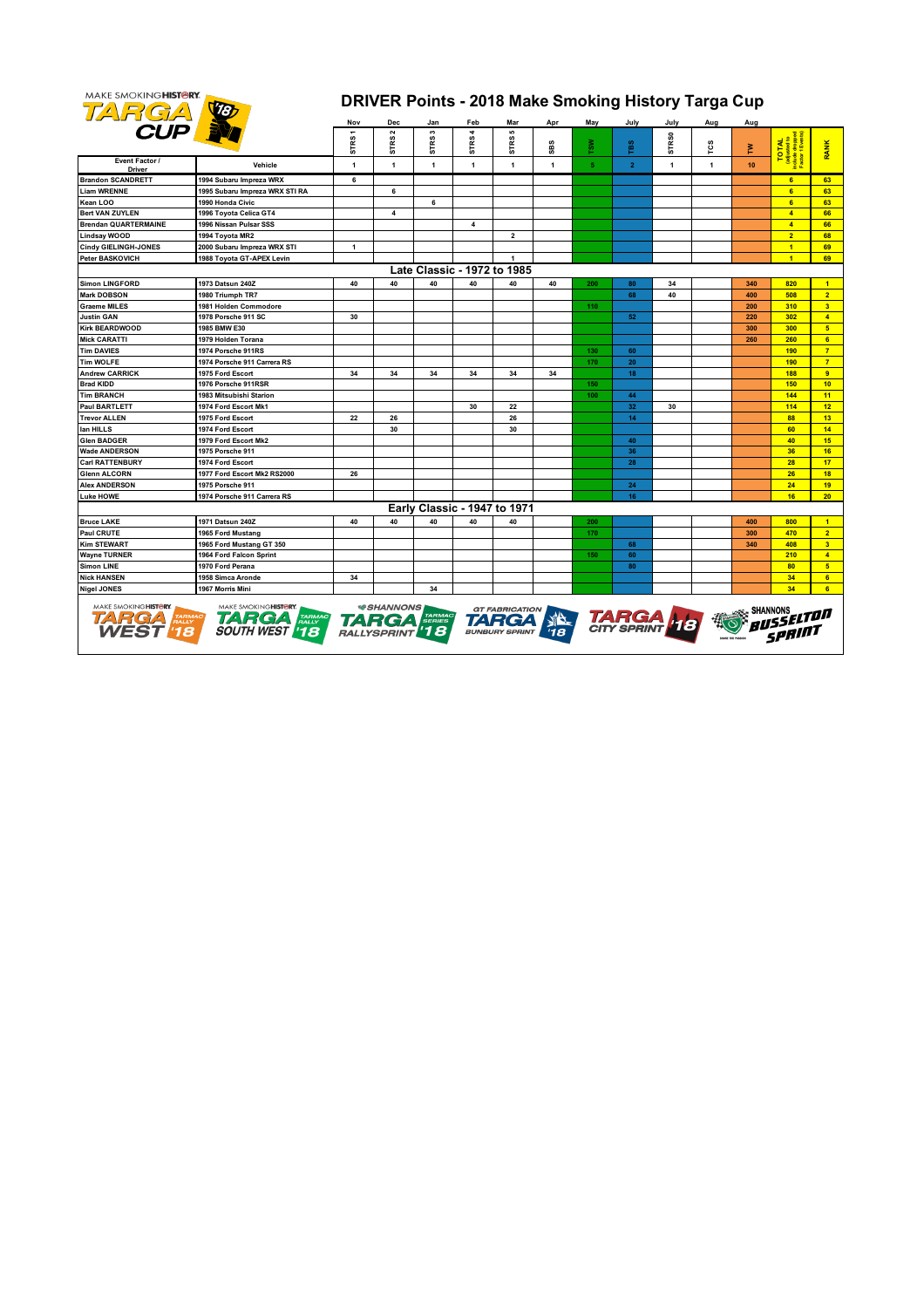

## **CO-DRIVER Points - 2018 Make Smoking History Targa Cup**

|                                              |                                                                | Nov                     | Dec                          | Jan                     | Feb            | Mar                         | Apr          | May | July              | July              | Aug          | Aug        |                          |                                           |
|----------------------------------------------|----------------------------------------------------------------|-------------------------|------------------------------|-------------------------|----------------|-----------------------------|--------------|-----|-------------------|-------------------|--------------|------------|--------------------------|-------------------------------------------|
|                                              | <b>CUP</b>                                                     |                         | STRS2                        | STRS <sub>3</sub>       | <b>STRS4</b>   | 5                           |              |     |                   |                   |              |            |                          |                                           |
|                                              |                                                                | STRS1                   |                              |                         |                | STRS                        | SBS          | ₹,  | ras               | STR <sub>S0</sub> | rcs          | Σ          | <b>TOTAL</b>             | <b>RANK</b>                               |
| Event Factor /<br>Driver                     | Vehicle                                                        | $\mathbf{1}$            | $\mathbf{1}$                 | 1                       | $\mathbf{1}$   | $\mathbf{1}$                | $\mathbf{1}$ | 5   | $\mathbf{2}$      | $\mathbf{1}$      | $\mathbf{1}$ | 10         | Include dr<br>Factor 1 E |                                           |
|                                              |                                                                |                         |                              |                         | Modern - 2008+ |                             |              |     |                   |                   |              |            |                          |                                           |
| <b>Alex BUTLER</b>                           | 2009 BMW 135                                                   | 22                      | 34                           | 22                      |                | 30                          | 34           | 130 | 52                | 34                |              | 260        | 596                      | $\blacksquare$                            |
| <b>Peter DAVIES</b>                          | 2012 Nissan R35 GTR                                            | 30                      |                              |                         | 30             | 40                          | 40           | 170 | 68                |                   |              | 180        | 558                      | $\overline{2}$                            |
| <b>Greg ALLEN</b>                            | 2009 HSV Clubsport R8                                          |                         |                              |                         |                |                             |              | 150 | 20                |                   |              | 300        | 470                      | 3 <sup>2</sup>                            |
| <b>Anna HODGES</b>                           | 2013 Holden SSV                                                | 16                      | 30                           |                         | 26             | 22                          | 30           | 110 | ${\bf 24}$        | 30                |              | 160        | 432                      | $\overline{4}$                            |
| <b>Ben SEARCY</b>                            | 2008 Subaru WRX STI                                            |                         |                              |                         |                |                             |              |     |                   |                   |              | 400        | 400                      | 5 <sub>5</sub>                            |
| <b>Caleb ASH</b>                             | 2016 Ford Focus RS                                             |                         |                              |                         |                |                             |              |     |                   |                   |              | 340        | 340                      | 6 <sup>1</sup>                            |
| <b>Stephen LAWRENCE</b>                      | 2016 Porsche GT4                                               | 40                      | 40                           | 40                      | 40             | 34                          |              |     | 60                |                   |              |            | 254                      | 7 <sup>2</sup>                            |
| <b>Geoffrey DUCKWORTH</b>                    | 2017 Lotus Elise                                               |                         |                              |                         |                |                             |              |     |                   |                   |              | 220        | 220                      | 8                                         |
| <b>Kevin ELLEMENT</b>                        | 2012 Porsche 911                                               |                         |                              |                         |                |                             |              |     |                   |                   |              | 200        | 200                      | $\overline{9}$<br>$\overline{9}$          |
| <b>Steve GLENNEY</b><br><b>Matt EDGAR</b>    | 2016 Ford Focus RS<br>2008 Mitsubishi Lancer Evo 10            |                         |                              | 26                      | 34             |                             |              | 200 | ${\bf 80}$        |                   |              |            | 200<br>140               | 11                                        |
| <b>Catherine FOSTER</b>                      | 2016 Porsche Cayman 981                                        |                         |                              |                         |                |                             |              | 80  | 36                |                   |              |            | 116                      | 12 <sub>2</sub>                           |
| <b>Darryl BENTLEY</b>                        | 2014 Toyota 86                                                 |                         | 22                           |                         |                |                             |              | 90  |                   |                   |              |            | 112                      | 13                                        |
| <b>Brad BIRD</b>                             | 2008 Subaru WRX STI                                            |                         |                              |                         |                |                             |              | 100 |                   |                   |              |            | 100                      | 14                                        |
| <b>Lilian CHOO</b>                           | 2016 Porsche Cayman GT4                                        |                         |                              |                         |                |                             |              | 70  |                   |                   |              |            | 70                       | 15                                        |
| <b>Lachlan BERESFORD</b>                     | 2008 Subaru Impreza WRX STi Spec R                             | 14                      | 20                           | 30                      |                |                             |              |     |                   |                   |              |            | 64                       | 16                                        |
| <b>Melanie ELLEMENT</b>                      | 2009 Ford Focus                                                |                         |                              |                         |                |                             |              |     | 44                |                   |              |            | 44                       | 17                                        |
| <b>Brandon SCANDRETT</b>                     | 2008 Nissan GTR R35                                            |                         |                              |                         |                |                             |              |     |                   | 40                |              |            | 40                       | 18                                        |
| <b>Cody SMITH</b>                            | 2010 Subaru WRX STI Spec C                                     |                         |                              |                         |                |                             |              |     | 40                |                   |              |            | 40                       | 18                                        |
| <b>Daymon NICOLI</b>                         | 2010 Subaru WRX STI Spec C                                     | 34                      |                              |                         |                |                             |              |     |                   |                   |              |            | 34                       | 20                                        |
| <b>Jacob ZURZOLO</b>                         | 2013 Volkswagen Scirocco                                       |                         |                              | 34                      |                |                             |              |     |                   |                   |              |            | 34                       | 20                                        |
| <b>Jeff SADLER</b><br>Leanne RICHMOND        | 2009 HSV VE Clubsport                                          |                         |                              |                         |                |                             |              |     | 32                |                   |              |            | 32                       | 22                                        |
| <b>Jackie ALDERTON</b>                       | 2012 Toyota 86<br>2016 Ford Focus RS                           | 26                      |                              |                         |                |                             |              |     | 28                |                   |              |            | 28<br>26                 | 23<br>24                                  |
| <b>Detlef KLATT</b>                          | 2014 Toyota 86                                                 |                         | 26                           |                         |                |                             |              |     |                   |                   |              |            | 26                       | 24                                        |
| <b>Dean MCLARDY</b>                          | 2009 Ford Focus                                                |                         |                              |                         |                | 26                          |              |     |                   |                   |              |            | 26                       | 24                                        |
| <b>Mathew NEWMAN</b>                         | 2013 Volkswagen Scirocco                                       |                         |                              |                         |                |                             |              |     |                   | 26                |              |            | 26                       | 24                                        |
| <b>Hugh O'BRIEN</b>                          | 2010 Porsche GT3                                               | 20                      |                              |                         |                |                             |              |     |                   |                   |              |            | 20                       | 28                                        |
| <b>Dave CHRISTIAN</b>                        | 2008 Subaru Impreza WRX STI Spec R                             |                         |                              |                         |                | 20                          |              |     |                   |                   |              |            | 20                       | 28                                        |
| Jacek SZYMENDERSKI                           | 2014 Subaru BRZ                                                | 18                      |                              |                         |                |                             |              |     |                   |                   |              |            | 18                       | 30                                        |
| <b>Ben HICKMAN</b>                           | 2008 Ford Fiesta XR4                                           |                         |                              |                         |                | 18                          |              |     |                   |                   |              |            | 18                       | 30 <sub>2</sub>                           |
| <b>Michael HOWAT</b>                         | 2017 AMG GLA45                                                 | 12                      |                              |                         |                |                             |              |     |                   |                   |              |            | 12                       | 32                                        |
|                                              |                                                                |                         |                              |                         |                | Early Modern - 1986 to 2007 |              |     |                   |                   |              |            |                          |                                           |
| <b>Steph ESTERBAUER</b>                      | 2006 Mitsubishi Lancer Evo 9                                   | 34                      |                              | 40                      | 3              | 40                          |              |     | 68                | 40                |              | 300        | 525                      | $\mathbf{1}$                              |
| <b>James MARQUET</b>                         | 2007 Honda Civic Type R                                        |                         |                              |                         |                |                             |              | 50  | 8                 |                   |              | 400        | 458                      | $\overline{2}$                            |
| <b>Matt THOMPSON</b>                         | 2006 Mitsubishi Lancer Evo 9                                   |                         |                              |                         |                |                             | 26           |     | 80                |                   |              | 340        | 446                      | 3 <sup>2</sup>                            |
| Glenys STAGOLL                               | 2006 Mitsubishi Lancer Evo 9                                   | 30                      |                              |                         | 40             | 30                          |              | 200 | 60                |                   |              | 70         | 430                      | $\overline{4}$                            |
| Peter HOWLETT                                | 2003 Mitsubishi Lancer Evo 8                                   |                         |                              |                         |                |                             |              | 150 |                   |                   |              | 260        | 410                      | 5 <sub>5</sub>                            |
| <b>Tina FRANK</b>                            | 2000 Subaru Impreza WRX                                        |                         | 3                            |                         |                |                             |              | 110 |                   |                   |              | 160        | 273                      | 6                                         |
| Keian GUY<br><b>Andrew MARTIN</b>            | 2005 Mitsubishi Lancer Evo 9<br>2003 Mitsubishi Lancer Evo 8MR | 16                      | 26                           | 20                      | 2              | 20                          | 20           | 30  | 24                |                   |              | 220<br>120 | 250<br>246               | 7 <sup>7</sup><br>$\overline{\mathbf{8}}$ |
| Jacob ZURZOLO                                | 2004 Mitsubishi Lancer Evo 8MR                                 | 22                      | 40                           | 34                      | 34             | 34                          | 40           |     | 52                | 34                |              |            | 234                      | 9                                         |
| <b>Michael LLOYD</b>                         | 2004 Porsche 911 GT3                                           |                         |                              |                         |                |                             |              | 90  |                   |                   |              | 140        | 230                      | 10                                        |
| <b>Aaron STEVENSON</b>                       | 2003 Holden HSV VY Maloo R8                                    |                         |                              |                         |                |                             |              |     | 18                |                   |              | 200        | 218                      | 11                                        |
| <b>Raechel PARIS</b>                         | 1993 Porsche 964 3.8 RSR                                       | 40                      |                              |                         |                |                             |              | 170 |                   |                   |              |            | 210                      | 12 <sup>2</sup>                           |
| <b>Peter CRICH</b>                           | 1998 Mitsubishi Lancer Evo 6                                   |                         |                              |                         |                |                             |              |     |                   |                   |              | 180        | 180                      | 13                                        |
| <b>Cindy GIELINGH JONES</b>                  | 1998 Subaru Impreza WRX                                        |                         | 12                           | $\overline{7}$          | 10             | $\overline{7}$              |              |     |                   | 14                |              | 100        | 150                      | 14                                        |
| <b>Mandy LISTER</b>                          | 2007 Chevrolet Corvette Z06                                    |                         | 30                           | 22                      | 30             | 18                          |              |     | 40                |                   |              |            | 140                      | 15                                        |
| <b>Richard WRAIT</b>                         | 2003 Mitsubishi Lancer Evo 8MR                                 |                         | 22                           |                         | 16             | 16                          |              | 80  |                   |                   |              |            | 134                      | 16                                        |
| <b>Chris GUEST</b>                           | 2005 Mitsubishi Lancer Evo 9                                   |                         |                              |                         |                |                             |              | 130 |                   |                   |              |            | 130                      | 17                                        |
| <b>Alex WHITE</b>                            | 2007 Chevrolet Corvette Z06                                    |                         |                              |                         |                |                             |              |     |                   | 30                |              | 90         | 120                      | 18                                        |
| Jeremy WEARN<br><b>Mitch GRAY</b>            | 2001 Mazda RX7                                                 |                         |                              |                         |                |                             |              | 100 |                   |                   |              |            | 100<br>96                | 19<br>20 <sub>2</sub>                     |
| <b>Jason GARDINER</b>                        | 2007 Chevrolet Corvette Z06<br>2001 Mitsubishi Lancer Evo 7    | 26                      | 34                           | 26                      |                | 26                          |              | 70  |                   |                   |              |            | 86                       | 21                                        |
| <b>Rachael FERRANTE</b>                      | 2002 Mazda RX7                                                 |                         |                              |                         |                |                             |              |     |                   |                   |              | 80         | 80                       | 22                                        |
| <b>Greg WERYK</b>                            | 1991 Nissan Silvia                                             |                         |                              |                         |                |                             | 16           | 60  |                   |                   |              |            | 76                       | 23                                        |
| <b>Kate LAW</b>                              | 1999 Mitsubishi Lancer Evo 6.5 TME                             |                         |                              |                         |                |                             |              | 45  |                   | 22                |              |            | 67                       | 24                                        |
| <b>Cody SMITH</b>                            | 1997 Subaru Impreza WRX STI                                    | 18                      |                              | 18                      | 22             |                             |              |     |                   |                   |              |            | 58                       | 25                                        |
| <b>Mark SFORCINA</b>                         | 2000 Subaru Impreza WRX                                        |                         |                              | 14                      | 1              | 9                           | 14           |     | 6 <sub>6</sub>    |                   |              |            | 44                       | 26                                        |
| <b>Phillip WILSON</b>                        | 2005 Mitsubishi Lancer Evo 9                                   |                         |                              |                         |                |                             |              |     | 44                |                   |              |            | 44                       | 26                                        |
| <b>Greg ARMSTRONG</b>                        | 1986 Mazda RX7                                                 |                         |                              | 8                       | 9              | 12                          |              |     | 14                |                   |              |            | 43                       | 28                                        |
| <b>Jo MCILROY</b>                            | 1995 Subaru Impreza WRX STI RA                                 |                         | 14                           |                         |                |                             |              |     | 28                |                   |              |            | 42                       | 29                                        |
| <b>Jeremy EDWARDS</b>                        | 1994 Honda Civic                                               |                         |                              |                         |                |                             |              | 40  |                   |                   |              |            | 40                       | 30 <sub>2</sub>                           |
| <b>Travis MORRIS</b>                         | 1995 Nissan R33 Skyline GTR                                    |                         | 20                           |                         |                |                             |              |     |                   | 18                |              |            | 38                       | 31                                        |
| <b>Tammy ADAMS</b><br><b>Peter BASKOVICH</b> | 2000 Subaru Impreza WRX<br>1994 Toyota Chaser                  |                         | 18                           |                         | 18             |                             |              |     | 36                |                   |              |            | 36<br>36                 | 32<br>32                                  |
| <b>Ben CRAWFORD</b>                          | 2007 BMW 335i E92                                              |                         |                              |                         |                |                             |              | 35  |                   |                   |              |            | 35                       | 34                                        |
| <b>Linda MOTT</b>                            | 1999 Subaru Impreza WRX                                        |                         |                              |                         |                |                             | 34           |     |                   |                   |              |            | 34                       | 35 <sub>2</sub>                           |
| <b>Jess FORWARD</b>                          | 2005 Sbaru Impreza WRX STI Spec C                              |                         |                              |                         |                |                             |              |     | 32                |                   |              |            | 32                       | 36                                        |
| Shaun JONES-BEATON                           | 2005 Mitsubishi Lancer Evo 9                                   |                         |                              |                         |                |                             | 30           |     |                   |                   |              |            | 30                       | 37                                        |
| <b>Cath NIND</b>                             | 2000 Subaru Impreza WRX                                        |                         |                              | 30                      |                |                             |              |     |                   |                   |              |            | 30                       | 37                                        |
| <b>Doug THOMPSON</b>                         | 1992 Subaru RS Liberty                                         | $\overline{\mathbf{4}}$ | 9                            | 5                       | 8              |                             |              |     |                   |                   |              |            | 26                       | 39                                        |
| <b>Sharee DAWSON</b>                         | 2001 Mitsubishi Lancer Evo 7                                   |                         |                              |                         |                |                             |              |     |                   | 26                |              |            | 26                       | 39                                        |
| <b>Glenn HINGE</b>                           | 1999 Subaru Impreza WRX STI RA                                 |                         |                              |                         | 26             |                             |              |     |                   |                   |              |            | 26                       | 39 <sup>°</sup>                           |
| Jenny GERDEI                                 | 1998 Subaru Impreza WRX STI                                    |                         |                              | $\overline{\mathbf{2}}$ | 7              | 5                           |              |     |                   | 10                |              |            | 24                       | 42                                        |
| <b>Chris FOSTER</b>                          | 2001 Mitsubishi Lancer Evo 7                                   |                         |                              |                         |                |                             | 22           |     |                   |                   |              |            | 22                       | 43                                        |
| <b>Jeff MIZAN</b>                            | 1999 Subaru Impreza WRX STI RA                                 |                         |                              |                         |                | 22<br>3                     |              |     |                   |                   |              |            | 22                       | 43<br>45                                  |
| <b>Kelsey GERDEI</b><br><b>Mitch TEMPLAR</b> | 1993 Subaru Liberty RS<br>1996 Toyota Celica GT4               |                         | $\overline{\mathbf{2}}$<br>8 |                         | 5              |                             | 9            |     | $\mathbf{2}$<br>4 | 9                 |              |            | 21<br>21                 | 45                                        |
| <b>Rhion BENNETT</b>                         | 2000 Mazda RX7                                                 | 20                      |                              |                         |                |                             |              |     |                   |                   |              |            | 20                       | 47                                        |
| <b>Jay SALMON</b>                            | 1997 Honda Integra DC2                                         | 8                       |                              | 12                      |                |                             |              |     |                   |                   |              |            | 20                       | 47                                        |
| <b>Peter MACMILLAN</b>                       | 1996 Subaru Impreza WRX                                        |                         |                              |                         |                |                             |              |     |                   | 20                |              |            | 20                       | 47                                        |
| <b>Ash THOMAS</b>                            | 2006 Subaru Impreza WRX STI Spec C                             |                         |                              |                         | 20             |                             |              |     |                   |                   |              |            | 20                       | 47                                        |
| <b>Rod TURPIN</b>                            | 2006 Holden R8 Clubsport                                       |                         |                              |                         |                |                             |              |     | 20                |                   |              |            | 20                       | 47                                        |
| <b>Craig HAWLEY</b>                          | 2007 Chevrolet Corvette Z06                                    |                         |                              |                         |                |                             | 18           |     |                   |                   |              |            | 18                       | 52                                        |
| <b>Luis BENNETT</b>                          | 1990 Honda Civic                                               |                         |                              | 6                       |                | 10                          |              |     |                   |                   |              |            | 16                       | 53                                        |
| <b>Matthew COBBETT</b>                       | 1996 Subaru Impreza WRX                                        |                         |                              | 16                      |                |                             |              |     |                   |                   |              |            | 16                       | 53                                        |